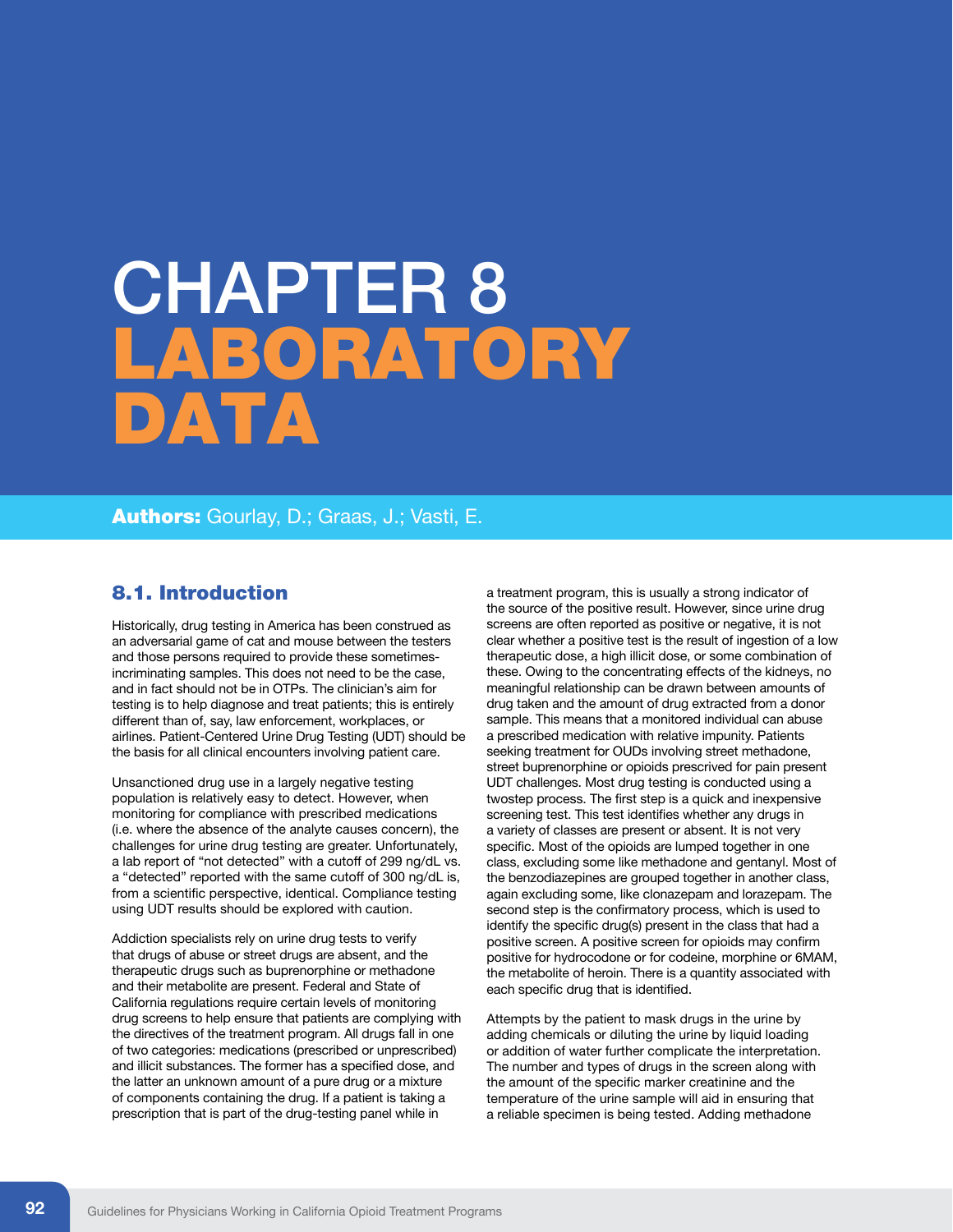directly to the urine sample in an effort to appear compliant has a specific result that requires interpretation. Understanding the detailed information in the laboratory report is a necessary requirement for treatment specialists to insure the integrity of the program and the safety of the patient. A good working relationship with the laboratory will help in these interpretations.

All clinic treatment personnel interpreting toxicology results must understand the benefits and the limitations of toxicological testing procedures. In order for the laboratory results to be an effective diagnostic tool, the details of the testing parameters that define a positive or negative value such as sensitivity (cut-off values) and specificity (crossreactivity) should be well understood. This is an important issue in choosing a laboratory and knowing how to act on screened values and when to request a confirmation. For example, a positive screen for cocaine or fentanyl will indicate to a high degree of reliability that the drug is present. However, a positive screen for opiates must be confirmed to identify the specific drug in the opiate class that is present due to a lack of specificity in the screening assay. Furthermore, the interpreting healthcare personnel must have a working knowledge of the various factors that affect the adsorption, metabolism, and elimination of the drugs in question.

### 8.2. Regulations

### **8.2.1. Federal Regulations**

Federal regulations require eight drug tests per calendar year and specify which drug categories are included in a general drug screen to include methadone and its metabolite. The federal regulations state that the drug screen typically includes opioids, benzodiazepines, barbiturates, cocaine, marijuana, methadone, methadone metabolite, buprenorphine, amphetamine, and alcohol (as the metabolite ethyl glucuronide). However, there is no mandated testing panel. Confirmation of the drugs in each screening class is left to the discretion of clinic personnel. In abnormal UDT results, all contested screen results should be confirmed by more advanced combination techniques. Uncontested results typically do not need further testing.

### **8.2.2. California State Regulations**

Under current California regulations, random toxicology screens are required once a month for most OTP patients and are required once a week for pregnant patients. In California, drug testing performed to comply with state regulation must be sent to a state-approved laboratory. Under Title 17, the required drug-screening panel must include amphetamines, cocaine, opioids, barbiturates, methadone and methadone metabolite. Confirmation of all screening presumptive positives must be done before reporting, and the methadone and methadone metabolite must be confirmed if either one or both screen negative. The amphetamines screening positives must be confirmed for both methamphetamine and amphetamine, and opioids must be reported for morphine and codeine. Secobarbital,

pentobarbital and phenobarbital must be confirmed for the barbiturates class. This can create problems and misinterpretation for the drugs that are not specifically listed in the State of California's confirmation requirement.

The certified laboratory is usually not in the same geographical area as the clinic, so the specimen must be transported to the laboratory for testing. An off-site laboratory can delay the availability of the laboratory results and may not facilitate immediate clinical intervention with the patient. To compensate for this, some OTPs utilize additional on-site testing which allows prompt evaluation of acute clinical situations, even if they do so with some reduction in reliability and accuracy. This "non-Title 9" testing is used for in-house decisions and for medical-exception take-home decisions, but not for the state specified 'regular' take-home criteria. When using this "non-Title 9 (on-site, dip stick) testing" it is always preferable to check with the clinic referral lab with regards to the cross-reactivities and the cut-offs of the on-site test method. This will minimize the generation of conflicting results between the two different testing methods.

Urine is the best and preferred sample type for California drug testing under Title 9. There is a time-honored history in the published data with this type of testing. Urine as a matrix, will give a concentrated sample that represent the metabolism and excretion of drugs from the current collection to the previous void over a reasonable period of time (window of detection). Urine can offer only a semi-quantitative result because of the variations in water intake. Saliva and blood tests are also available. The serum values for drugs represent the effective amount of drug in the body. This quantitative value will represent the patient values for a given dose and it may be useful as a peak and trough comparison for split dosing or compliance issues involved with changing the patient's dose. Although these values may be of interest academically, their utility in clinical care has yet to be proven.

Many state-approved laboratories have a standard panel of drugs for which they routinely screen. This list is based on the tests required by OTP regulation, and panels often do not include tests for alcohol, marijuana, some benzodiazepines (notably clonazepam (Klonopin®) and lorazepam (Ativan®), and other sedatives such as muscle relaxants. Fentanyl, a synthetic opioid, is never detected by an opiate immunoassay screen, whereas oxycodone, a semisynthetic opioid, is not reliably detected in the opiate screening assay and must be ordered as a specific oxycodone screen if use is suspected. Additional tests should be ordered as needed on a case-by-case basis to assist in the medical management of the individual patient.

Periodic breathalyzer testing for alcohol may be needed for patients with a history of alcohol abuse or dependence; alternatively an ethyl glucuronide laboratory test will give results that correspond to past usage for three to five days (although interpretation of absolute levels remains under debate). Strategic breathalyzer screening for alcohol (after holidays or on weekends) may be particularly helpful to ensure that the patient is safe to dose on a given day. At times, daily breathalyzer testing may be needed to clarify the frequency and extent of a patient's alcohol use and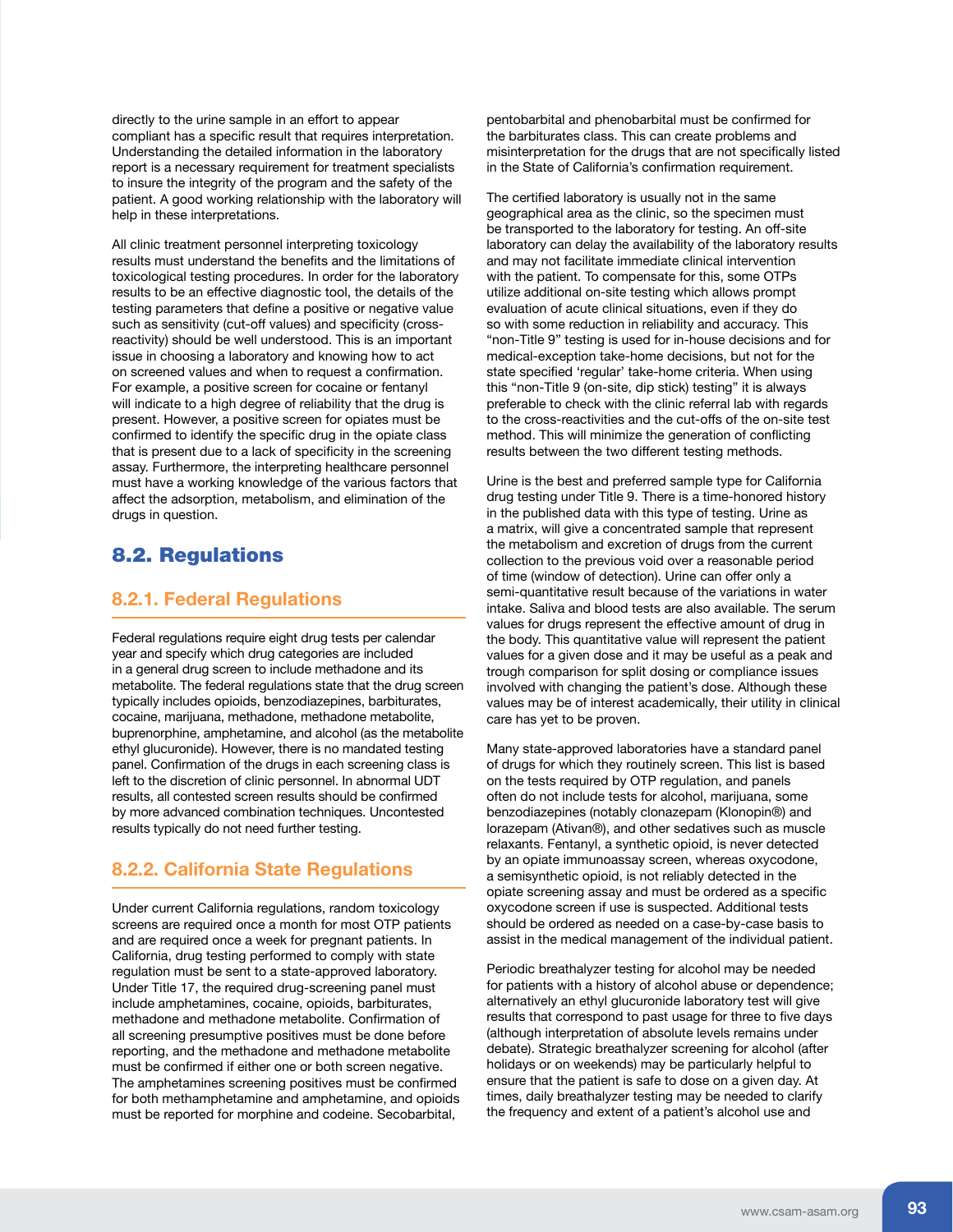### *Table 8.2.1*

### Urine Drug Testing Requirements: Federal vs. State

| No Requirements<br>Certified Laboratory<br><b>Drug Class/ Analytes</b><br>8 drug tests per year<br>1 drug test per month<br>POCT*<br><b>Confirm</b><br><b>Confirm</b><br>POCT*<br><b>Screen</b><br><b>Screen</b><br>Opioids**<br>$\mathsf{R}$<br>$\circ$<br>$\circ$<br>$\mathsf{R}$<br>$\overline{R}$<br>$\circ$<br>$\overline{R}$<br>$\mathsf R$<br>O<br>Morphine<br>$\mathsf{R}$<br>$\circ$<br>$\mathsf{R}$<br>Codeine<br>Hydrocodone<br>Hydromorphone<br>Fentanyl<br>Oxycodone<br><b>Benzodiazepines</b><br>$\mathsf{R}$<br>$\circ$<br>$\circ$<br>O<br>O<br>O<br>Oxazepam<br>Nordiazepam<br>Temazepam<br>a-hydroxy-Alprazolam<br>Clonazepam<br>Lorazepam<br>Desalkylflurazepam<br>a-hydroxy-Triazolam<br>Nitrazepam<br><b>Barbiturates</b><br>$\mathsf{R}$<br>$\mathsf R$<br>$\mathsf R$<br>$\circ$<br>$\overline{R}$<br>$\overline{\mathsf{R}}$<br>Phenobarbital<br>$\circ$<br>$\mathsf{R}$<br>$\overline{\mathsf{R}}$<br>O<br>Pentobarbital<br>Secobarbital<br>$\mathsf R$<br>$\mathsf{R}$<br>O<br><b>Butalbital</b><br><b>Cocaine</b><br>$\mathsf R$<br>$\mathsf R$<br>$\circ$<br>$\mathsf{R}$<br>$\mathsf R$<br>$\overline{R}$<br>O<br>Benzoylecgonine<br>$\mathsf R$<br>Cannabinoids<br>Delta-9-THC<br><b>Methadone</b><br>$\mathsf{R}$<br>$\mathsf{R}$<br>$\circ$<br>$\mathsf{R}$<br>$\mathsf{R}$<br>$\mathsf R$<br>O<br>Methadone<br>EDDP (Methadone Metabolite)<br>$\mathsf{R}$<br>$\overline{R}$<br>O<br><b>Buprenorphine***</b><br>$\overline{\mathsf{R}}$<br><b>Buprenorphine</b> | <b>Federal Regulations</b> |  |  |  |
|-------------------------------------------------------------------------------------------------------------------------------------------------------------------------------------------------------------------------------------------------------------------------------------------------------------------------------------------------------------------------------------------------------------------------------------------------------------------------------------------------------------------------------------------------------------------------------------------------------------------------------------------------------------------------------------------------------------------------------------------------------------------------------------------------------------------------------------------------------------------------------------------------------------------------------------------------------------------------------------------------------------------------------------------------------------------------------------------------------------------------------------------------------------------------------------------------------------------------------------------------------------------------------------------------------------------------------------------------------------------------------------------------------------------------------------------------------------------------------------------------|----------------------------|--|--|--|
|                                                                                                                                                                                                                                                                                                                                                                                                                                                                                                                                                                                                                                                                                                                                                                                                                                                                                                                                                                                                                                                                                                                                                                                                                                                                                                                                                                                                                                                                                                 |                            |  |  |  |
|                                                                                                                                                                                                                                                                                                                                                                                                                                                                                                                                                                                                                                                                                                                                                                                                                                                                                                                                                                                                                                                                                                                                                                                                                                                                                                                                                                                                                                                                                                 |                            |  |  |  |
|                                                                                                                                                                                                                                                                                                                                                                                                                                                                                                                                                                                                                                                                                                                                                                                                                                                                                                                                                                                                                                                                                                                                                                                                                                                                                                                                                                                                                                                                                                 |                            |  |  |  |
|                                                                                                                                                                                                                                                                                                                                                                                                                                                                                                                                                                                                                                                                                                                                                                                                                                                                                                                                                                                                                                                                                                                                                                                                                                                                                                                                                                                                                                                                                                 |                            |  |  |  |
|                                                                                                                                                                                                                                                                                                                                                                                                                                                                                                                                                                                                                                                                                                                                                                                                                                                                                                                                                                                                                                                                                                                                                                                                                                                                                                                                                                                                                                                                                                 |                            |  |  |  |
|                                                                                                                                                                                                                                                                                                                                                                                                                                                                                                                                                                                                                                                                                                                                                                                                                                                                                                                                                                                                                                                                                                                                                                                                                                                                                                                                                                                                                                                                                                 |                            |  |  |  |
|                                                                                                                                                                                                                                                                                                                                                                                                                                                                                                                                                                                                                                                                                                                                                                                                                                                                                                                                                                                                                                                                                                                                                                                                                                                                                                                                                                                                                                                                                                 |                            |  |  |  |
|                                                                                                                                                                                                                                                                                                                                                                                                                                                                                                                                                                                                                                                                                                                                                                                                                                                                                                                                                                                                                                                                                                                                                                                                                                                                                                                                                                                                                                                                                                 |                            |  |  |  |
|                                                                                                                                                                                                                                                                                                                                                                                                                                                                                                                                                                                                                                                                                                                                                                                                                                                                                                                                                                                                                                                                                                                                                                                                                                                                                                                                                                                                                                                                                                 |                            |  |  |  |
|                                                                                                                                                                                                                                                                                                                                                                                                                                                                                                                                                                                                                                                                                                                                                                                                                                                                                                                                                                                                                                                                                                                                                                                                                                                                                                                                                                                                                                                                                                 |                            |  |  |  |
|                                                                                                                                                                                                                                                                                                                                                                                                                                                                                                                                                                                                                                                                                                                                                                                                                                                                                                                                                                                                                                                                                                                                                                                                                                                                                                                                                                                                                                                                                                 |                            |  |  |  |
|                                                                                                                                                                                                                                                                                                                                                                                                                                                                                                                                                                                                                                                                                                                                                                                                                                                                                                                                                                                                                                                                                                                                                                                                                                                                                                                                                                                                                                                                                                 |                            |  |  |  |
|                                                                                                                                                                                                                                                                                                                                                                                                                                                                                                                                                                                                                                                                                                                                                                                                                                                                                                                                                                                                                                                                                                                                                                                                                                                                                                                                                                                                                                                                                                 |                            |  |  |  |
|                                                                                                                                                                                                                                                                                                                                                                                                                                                                                                                                                                                                                                                                                                                                                                                                                                                                                                                                                                                                                                                                                                                                                                                                                                                                                                                                                                                                                                                                                                 |                            |  |  |  |
|                                                                                                                                                                                                                                                                                                                                                                                                                                                                                                                                                                                                                                                                                                                                                                                                                                                                                                                                                                                                                                                                                                                                                                                                                                                                                                                                                                                                                                                                                                 |                            |  |  |  |
|                                                                                                                                                                                                                                                                                                                                                                                                                                                                                                                                                                                                                                                                                                                                                                                                                                                                                                                                                                                                                                                                                                                                                                                                                                                                                                                                                                                                                                                                                                 |                            |  |  |  |
|                                                                                                                                                                                                                                                                                                                                                                                                                                                                                                                                                                                                                                                                                                                                                                                                                                                                                                                                                                                                                                                                                                                                                                                                                                                                                                                                                                                                                                                                                                 |                            |  |  |  |
|                                                                                                                                                                                                                                                                                                                                                                                                                                                                                                                                                                                                                                                                                                                                                                                                                                                                                                                                                                                                                                                                                                                                                                                                                                                                                                                                                                                                                                                                                                 |                            |  |  |  |
|                                                                                                                                                                                                                                                                                                                                                                                                                                                                                                                                                                                                                                                                                                                                                                                                                                                                                                                                                                                                                                                                                                                                                                                                                                                                                                                                                                                                                                                                                                 |                            |  |  |  |
|                                                                                                                                                                                                                                                                                                                                                                                                                                                                                                                                                                                                                                                                                                                                                                                                                                                                                                                                                                                                                                                                                                                                                                                                                                                                                                                                                                                                                                                                                                 |                            |  |  |  |
|                                                                                                                                                                                                                                                                                                                                                                                                                                                                                                                                                                                                                                                                                                                                                                                                                                                                                                                                                                                                                                                                                                                                                                                                                                                                                                                                                                                                                                                                                                 |                            |  |  |  |
|                                                                                                                                                                                                                                                                                                                                                                                                                                                                                                                                                                                                                                                                                                                                                                                                                                                                                                                                                                                                                                                                                                                                                                                                                                                                                                                                                                                                                                                                                                 |                            |  |  |  |
|                                                                                                                                                                                                                                                                                                                                                                                                                                                                                                                                                                                                                                                                                                                                                                                                                                                                                                                                                                                                                                                                                                                                                                                                                                                                                                                                                                                                                                                                                                 |                            |  |  |  |
|                                                                                                                                                                                                                                                                                                                                                                                                                                                                                                                                                                                                                                                                                                                                                                                                                                                                                                                                                                                                                                                                                                                                                                                                                                                                                                                                                                                                                                                                                                 |                            |  |  |  |
|                                                                                                                                                                                                                                                                                                                                                                                                                                                                                                                                                                                                                                                                                                                                                                                                                                                                                                                                                                                                                                                                                                                                                                                                                                                                                                                                                                                                                                                                                                 |                            |  |  |  |
|                                                                                                                                                                                                                                                                                                                                                                                                                                                                                                                                                                                                                                                                                                                                                                                                                                                                                                                                                                                                                                                                                                                                                                                                                                                                                                                                                                                                                                                                                                 |                            |  |  |  |
|                                                                                                                                                                                                                                                                                                                                                                                                                                                                                                                                                                                                                                                                                                                                                                                                                                                                                                                                                                                                                                                                                                                                                                                                                                                                                                                                                                                                                                                                                                 |                            |  |  |  |
|                                                                                                                                                                                                                                                                                                                                                                                                                                                                                                                                                                                                                                                                                                                                                                                                                                                                                                                                                                                                                                                                                                                                                                                                                                                                                                                                                                                                                                                                                                 |                            |  |  |  |
|                                                                                                                                                                                                                                                                                                                                                                                                                                                                                                                                                                                                                                                                                                                                                                                                                                                                                                                                                                                                                                                                                                                                                                                                                                                                                                                                                                                                                                                                                                 |                            |  |  |  |
|                                                                                                                                                                                                                                                                                                                                                                                                                                                                                                                                                                                                                                                                                                                                                                                                                                                                                                                                                                                                                                                                                                                                                                                                                                                                                                                                                                                                                                                                                                 |                            |  |  |  |
|                                                                                                                                                                                                                                                                                                                                                                                                                                                                                                                                                                                                                                                                                                                                                                                                                                                                                                                                                                                                                                                                                                                                                                                                                                                                                                                                                                                                                                                                                                 |                            |  |  |  |
|                                                                                                                                                                                                                                                                                                                                                                                                                                                                                                                                                                                                                                                                                                                                                                                                                                                                                                                                                                                                                                                                                                                                                                                                                                                                                                                                                                                                                                                                                                 |                            |  |  |  |
|                                                                                                                                                                                                                                                                                                                                                                                                                                                                                                                                                                                                                                                                                                                                                                                                                                                                                                                                                                                                                                                                                                                                                                                                                                                                                                                                                                                                                                                                                                 |                            |  |  |  |
|                                                                                                                                                                                                                                                                                                                                                                                                                                                                                                                                                                                                                                                                                                                                                                                                                                                                                                                                                                                                                                                                                                                                                                                                                                                                                                                                                                                                                                                                                                 |                            |  |  |  |
| Norbuprenorphine                                                                                                                                                                                                                                                                                                                                                                                                                                                                                                                                                                                                                                                                                                                                                                                                                                                                                                                                                                                                                                                                                                                                                                                                                                                                                                                                                                                                                                                                                |                            |  |  |  |
| <b>Amphetamines</b><br>$\mathsf{R}$<br>$\mathsf{R}$<br>${\sf R}$<br>$\circ$                                                                                                                                                                                                                                                                                                                                                                                                                                                                                                                                                                                                                                                                                                                                                                                                                                                                                                                                                                                                                                                                                                                                                                                                                                                                                                                                                                                                                     |                            |  |  |  |
| ${\sf R}$<br>${\sf R}$<br>$\mathsf O$<br>Amphetamine                                                                                                                                                                                                                                                                                                                                                                                                                                                                                                                                                                                                                                                                                                                                                                                                                                                                                                                                                                                                                                                                                                                                                                                                                                                                                                                                                                                                                                            |                            |  |  |  |
| Methamphetamine<br>${\sf R}$<br>$\mathsf R$<br>O                                                                                                                                                                                                                                                                                                                                                                                                                                                                                                                                                                                                                                                                                                                                                                                                                                                                                                                                                                                                                                                                                                                                                                                                                                                                                                                                                                                                                                                |                            |  |  |  |
| <b>Alcohol</b><br>${\sf R}$                                                                                                                                                                                                                                                                                                                                                                                                                                                                                                                                                                                                                                                                                                                                                                                                                                                                                                                                                                                                                                                                                                                                                                                                                                                                                                                                                                                                                                                                     |                            |  |  |  |
| $\sf R$<br>Ethanol (Alcohol)                                                                                                                                                                                                                                                                                                                                                                                                                                                                                                                                                                                                                                                                                                                                                                                                                                                                                                                                                                                                                                                                                                                                                                                                                                                                                                                                                                                                                                                                    |                            |  |  |  |
| $\mathsf{R}$<br>Ethylglucuronide (EtG)                                                                                                                                                                                                                                                                                                                                                                                                                                                                                                                                                                                                                                                                                                                                                                                                                                                                                                                                                                                                                                                                                                                                                                                                                                                                                                                                                                                                                                                          |                            |  |  |  |

\*POCT= Point of Care Testing

\*\*6-MAM = 6-monoacetyl morphine is the relatively short lived but definitive marker for recent heroin use

\*\*\* a negative buprenorphine report may not accurately reflect use of this drug R = required test; O = optional test; Blank = discretion of medical staff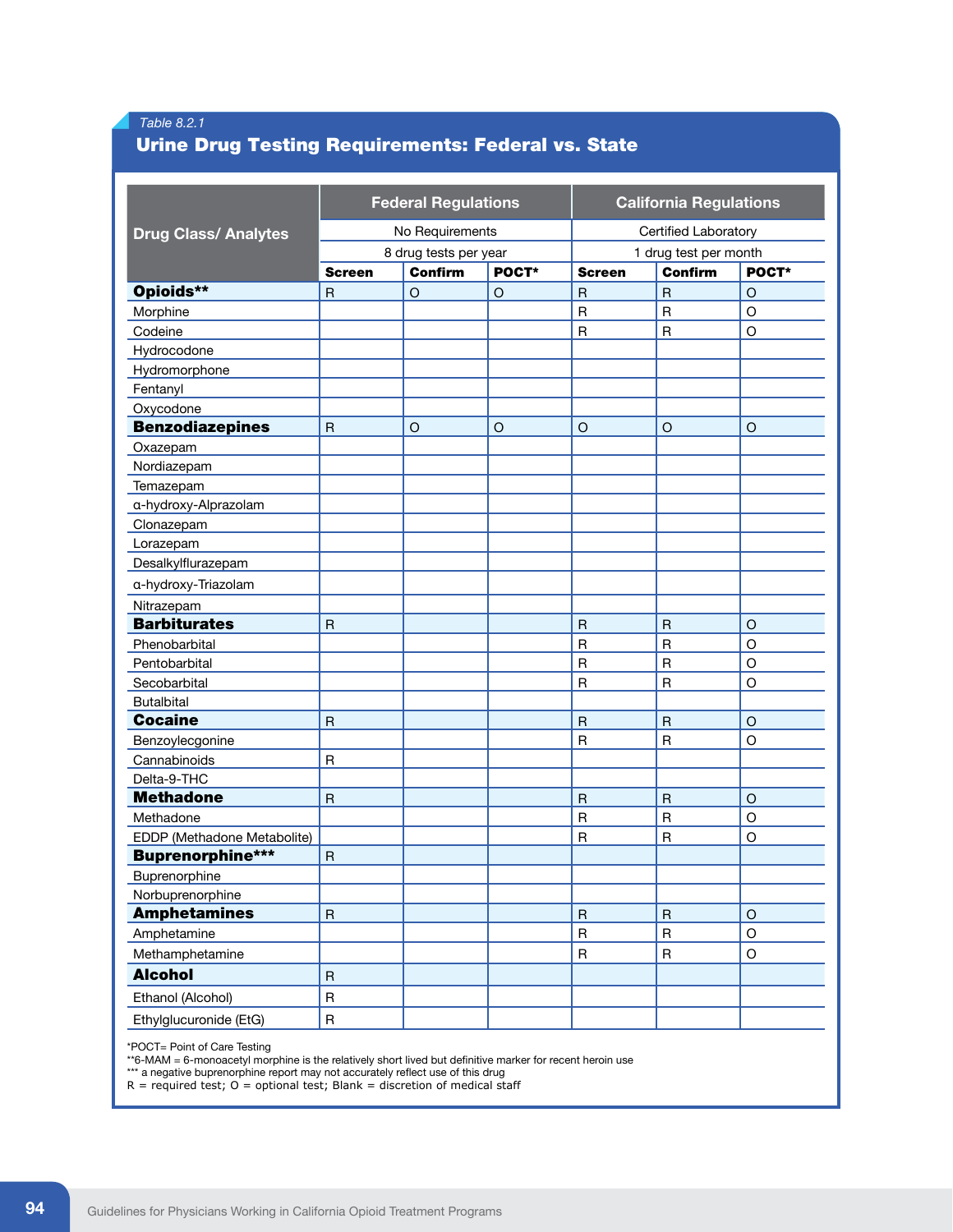to identify patients who may not be able to stop drinking without medical assistance. At the present time, there is no evidence that safety is improved by withholding a methadone dose from an MMT patient who is otherwise clinically stable but has provided an incidental positive Breath Alcohol Reading. However, they certainly should be identified as higher risk and referred on for further evaluation and treatment.

### 8.3. Laboratory Practices

### **8.3.1. Urine Specimen Collection: Improving Sample Reliability**

Urine specimen collection should be done in a therapeutic setting that respects patient privacy. This process should both minimize falsification and show respect and trust for the patient. Usually reliance on direct observation is not required, nor is it appropriate for most patients. Where direct sample collection is felt to be necessary, the witness observing the collection must be gender appropriate.

### **8.3.2. Substitution, Adulteration and Sample Tampering**

Some patients may attempt to avoid testing positive for drugs of abuse by tampering with the urine sample. Many methods have been used, including adding various substances to the urine, diluting the specimen, substituting someone else's urine or submitting a sample of their own urine collected earlier. Some patients will consume copious quantities of water (volume loading) to decrease the concentration of drug in their urine. To discourage tampering, programs are required to test on a random schedule; patients are not informed in advance of the date/time of the next test. In addition, programs may require patients to remain in the clinic once they have been asked to test until testing is complete. Most laboratories offer a test for creatinine in the urine screening procedure, typically offered as a test in the point of care testing devices (POCT). This allows the programs to monitor the creatinine levels in the urine to screen for dilution. If the urine creatinine level is below 20, the specimen is considered to be dilute urine, and the sensitivity of the test is diminished. If the creatinine is below 5, the specimen is considered to be substituted, meaning it is not consistent with human urine. In the event that a patient is consistently providing dilute urines, he/she should be counseled and encouraged to regulate fluid intake to ensure that the creatinine will be above 20. In general, samples collected in the early morning are going to be more concentrated and so, more accurate in terms of drug detection.

The clinic staff conducting the collection procedure can also make observations regarding the urine color, clarity, viscosity and noting any foreign substances in the urine sample. If a provided sample is suspected of being tampered with or substituted, a second sample should immediately be requested. Both samples, appropriately labeled, should be sent in for testing.

There are also temperature recording devices that can determine the urine temperature very accurately. However, sample volume and any time delay of temperature testing can play key roles in assessment of sample integrity (see MRO Standards – www.udtmonograph6.com). Some Point of Collection (POC) testing strips are available that can give an indication of pH, creatinine, specific gravity, as well as common adulterants such as oxidizers, nitrites and bleach. Laboratory validity testing is often more sophisticated. These test strips are very inexpensive and can be used on suspected urines. If patients are diabetic, they may spill sugar in their urine sample. The sugar may ferment in the sample collection container, converting the sugar to alcohol. This alcohol may result in a positive test. The laboratory can supply sodium fluoride tablets (10 mg NaF) which when added to the collected sample will inhibit the fermentation process (glycolysis). Again, it is important to emphasize that the presence of ethyl glucuronide (EtG) is a totally independent marker of ethanol exposure.

### **8.3.3. Testing Methodologies**

There are different drug testing technologies available. Most programs use EMIT (Enzyme Multiplied Immunoassay Test) as the screening technique. Since these screening assays are not specific, a confirmatory test, usually GC-MS or HPLC-MS/MS is done when there is a positive result – that is, when drugs of abuse are present, or methadone and/or methadone metabolite is absent. Although costly, gas chromatography/mass spectrometry (GC-MS) and the newer method high pressure liquid chromatography with tandem mass spectrometry (HPLC-MS/MS) is the standard confirmatory test because of its high specificity and enhanced sensitivity. Newer technologies, such as fluorescence polarization immunoassay (FPIA), give semiquantitative results, which allow detection of high dose use as well as monitoring of prescribed drugs, such as benzodiazepines, to assist in assessing compliance with therapeutic regimens.

When a urine drug screen is negative for methadone or metabolite, further investigation is necessary to determine whether there is a reasonable and legitimate explanation or whether this result indicates urine tampering or methadone diversion. Confirmatory testing with GC-MS or HPLC-MS/MS will clarify whether methadone and metabolite are present, but below the threshold for reporting on the screening test. Rapid metabolizers or patients on very low doses (< 10 mg) may legitimately present with a negative screen. Patients who have missed one or more doses prior to testing may be negative for methadone after a day or two and negative for both methadone and metabolite after a more prolonged absence. In fact, pH effects of urine can alter drug reabsorption and so reduce or enhance methadone parent excretion. Methadone metabolite (EDDP) however, is not subject to pH effects. Patients who are positive for methadone but negative for metabolite need careful evaluation; this result is consistent with a tampered specimen, i.e. urine from someone not on methadone to which methadone has been added to avoid detection.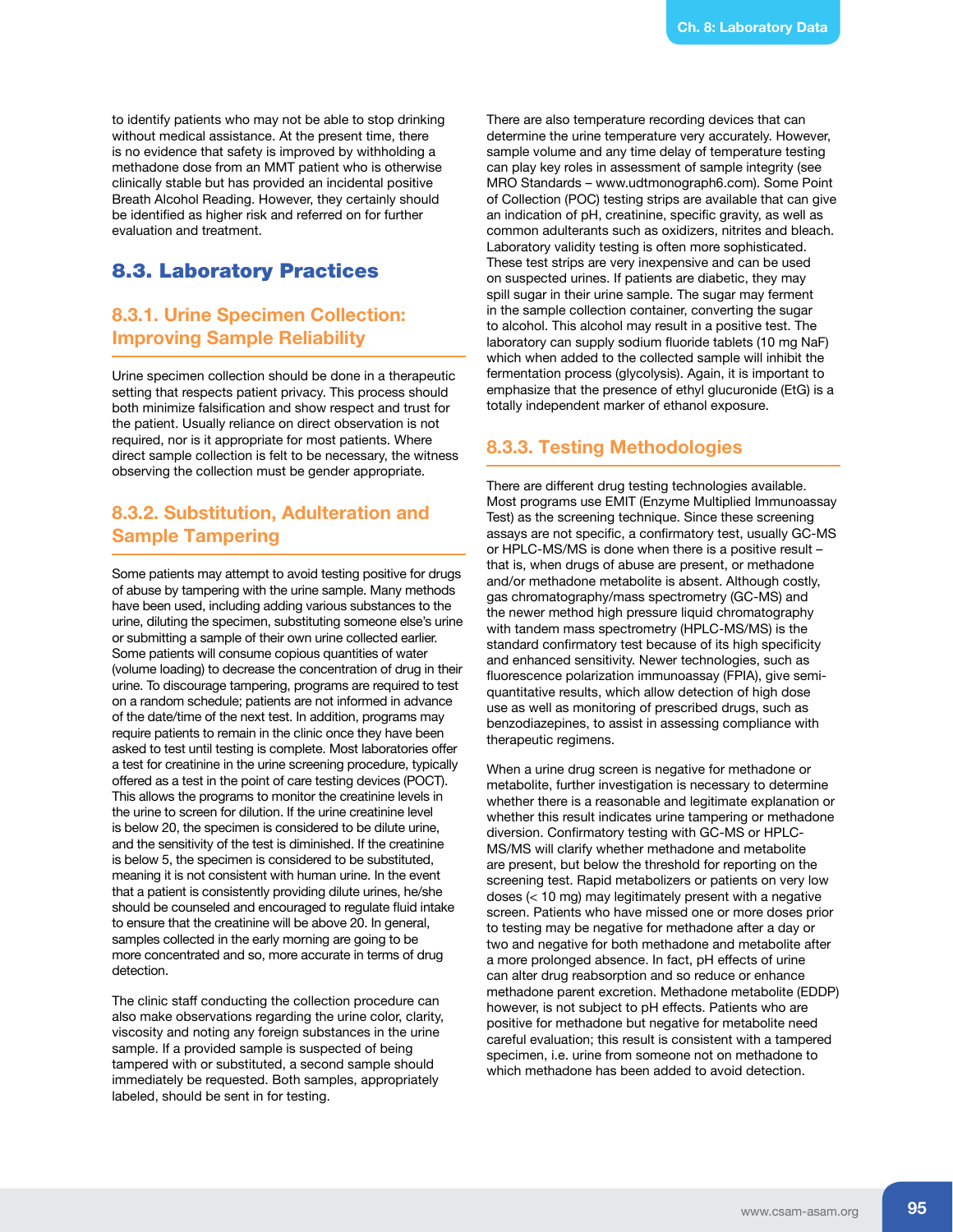### *Table 8.3.1*

## Specimen Validity Testing

| <b>Test</b>                                                  |                    | <b>Normal Range</b>                                                                                                       | <b>Abnormal Range</b> |              |                                                                                                                                                                                                                                                                                  |  |
|--------------------------------------------------------------|--------------------|---------------------------------------------------------------------------------------------------------------------------|-----------------------|--------------|----------------------------------------------------------------------------------------------------------------------------------------------------------------------------------------------------------------------------------------------------------------------------------|--|
|                                                              | Reason             |                                                                                                                           | Low                   | <b>High</b>  | Reason                                                                                                                                                                                                                                                                           |  |
| <b>Creatinine</b>                                            | <b>Dilution</b>    | Normal<br>20 - 200 mg/dL<br>6-19 mg/dL is dilute<br>urine<br>5 and below $=$ not<br>consistent with<br>normal human urine | $0$ to 10<br>Negative | n/a          | a waste product of creatine<br>(urine)<br>an amino acid contained in<br>muscle tissue & found in urine<br>■ Creatinine and Specific<br>Gravity are two ways to check<br>for dilution and flushing<br>low Creatinine and Specific<br>Gravity levels may indicate<br>diluted urine |  |
| <b>Specific Gravity</b>                                      | <b>Dilution</b>    | Normal<br>$1.003 - 1.030$<br>Average<br>$1.016 - 1.022$                                                                   | 1.000                 | > 1.030      | $\blacksquare$ tests for sample dilution                                                                                                                                                                                                                                         |  |
| <b>Nitrite</b>                                               | <b>Nitrites</b>    | Normal<br>No trace                                                                                                        | n/a                   | $> 15$ mg/dL | $\blacksquare$ tests for commercial<br>adulterants such as "Klear" or<br>"Whizzies"                                                                                                                                                                                              |  |
| Glutaraldehyde                                               | Aldehyde           | Normal<br>No trace<br>Positive<br>Adulterant                                                                              | n/a                   | Positive     | tests for the presence of an<br>aldehyde                                                                                                                                                                                                                                         |  |
| рH                                                           | Acidic or<br>Basic | Normal<br>$4.5 - 8.0$                                                                                                     | 4 or<br>below         | 9 or above   | ■ tests for the presence of<br>acidic or alkaline adulterants<br>in urine                                                                                                                                                                                                        |  |
| <b>Pyridinium</b><br><b>Chlorochromate</b><br>(Oxidants/PCC) | Oxidants           | Normal<br>No trace*<br>Positive<br>Adulterant                                                                             | n/a                   | Positive     | ■ tests for the presence<br>of oxidizing agents such<br>as bleach and hydrogen<br>peroxide<br>Pyridinium Chlorochromate<br>(sold under the brand name<br>"UrineLuck") is a commonly<br>used adulterant                                                                           |  |
| <b>Bleach</b>                                                | Bleach             | Normal<br>Negative                                                                                                        | n/a                   | Positive     | $\blacksquare$ tests for the presence of<br>bleach in urine                                                                                                                                                                                                                      |  |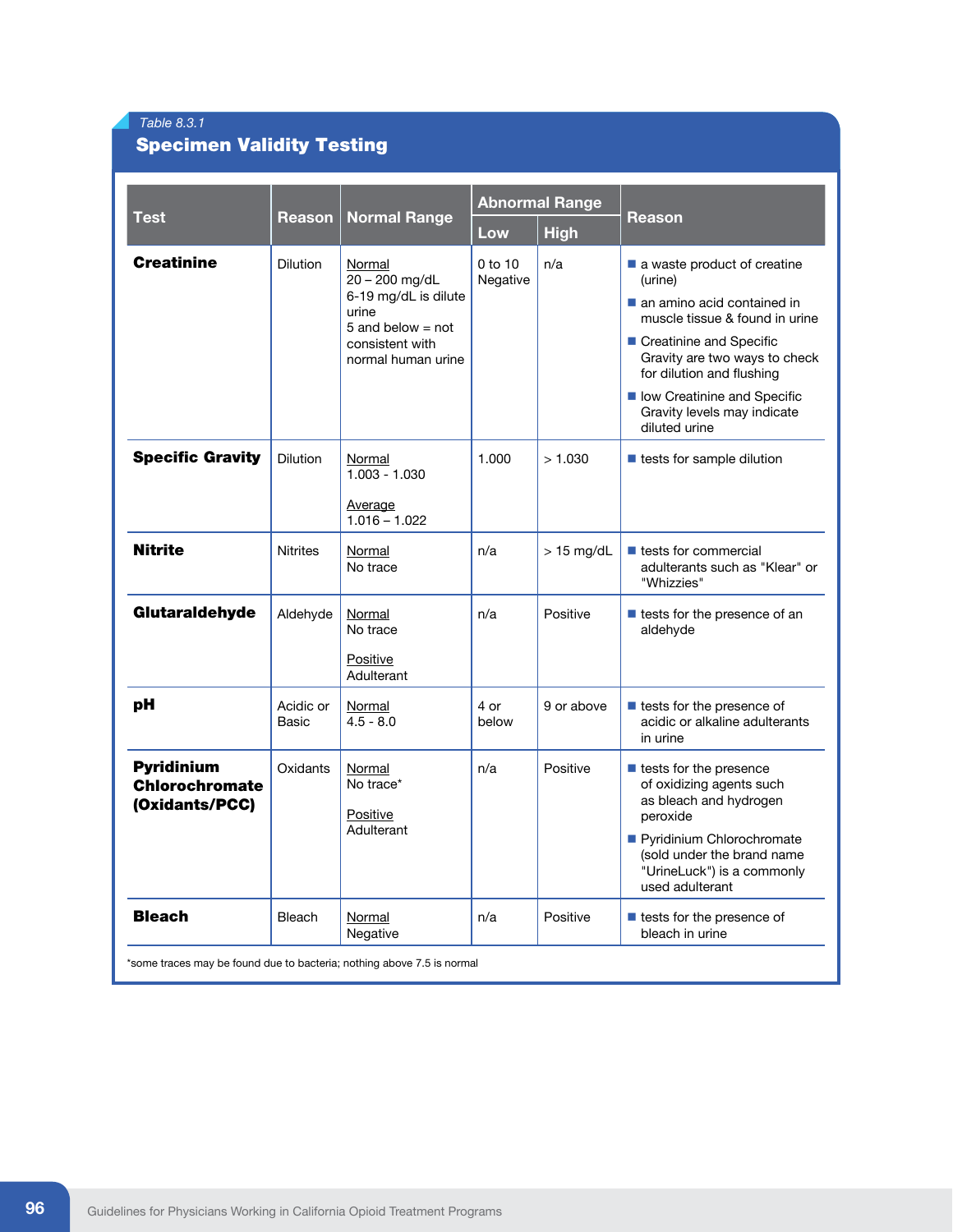### *Table 8.3.2*

### Urine Toxicology Detection Period

| <b>DRUG</b>                                     | <b>CATEGORY</b>    | <b>CUTOFF***</b> | <b>DETECTION</b><br><b>PERIOD*</b> | <b>PLASMA</b><br><b>HALF LIFE</b> |
|-------------------------------------------------|--------------------|------------------|------------------------------------|-----------------------------------|
| <b>Amphetamines</b>                             | stimulant          | 1000             |                                    |                                   |
| Amphetamine                                     |                    |                  | 2-4 days                           | 7-34 hours                        |
| Methamphetamine                                 |                    |                  | 2-4 days                           | 6-15 hours                        |
| <b>Barbiturates</b>                             | sedative-hypnotic  | 200              |                                    |                                   |
| Amobarbital                                     |                    |                  | 2-4 days                           | 15-40 hours                       |
| <b>Butalbital</b>                               |                    |                  | 2-4 days                           | 35 hours                          |
| Pentobarbital                                   |                    |                  | 2-4 days                           | 20-30 hours                       |
| Phenobarbital                                   |                    |                  | up to 30 days                      | 2-6 days                          |
| Secobarbital                                    |                    |                  | 2-4 days                           | 22-29 hours                       |
| <b>Buprenorphine</b>                            | Narcotic analgesic | 10               | 2-4 days                           | 2-4 hours                         |
| <b>Carisoprodol (Soma)</b>                      | Muscle relaxant    | 500              | 24 hours                           | 8 hours                           |
| <b>Cocaine</b>                                  | stimulant          | 300              |                                    |                                   |
| Benzoylecgonine                                 |                    |                  | 12-72 hours                        | $0.5 - 1.5$ hours                 |
| <b>Cannabinoids</b><br>(THC/Marijuana)          | euphoriant         | 50               |                                    |                                   |
| Casual use                                      |                    |                  | 2-7 days                           | 20-57 hours                       |
| Chronic use                                     |                    |                  | up to 30 days                      | 20-57 hours                       |
| <b>Ethanol (Alcohol)</b>                        | sedative-hypnotic  | 0.025            | very short**                       | 2-14 hours                        |
| Ethyl glucuronide (EtG)                         | metabolite         | 500              | up to 72 hours                     | 2-14 hours                        |
| <b>Fentanyl</b>                                 | narcotic analgesic | $\overline{2}$   | 3-4 days                           | 3-12 hours                        |
| <b>Methadone</b>                                | narcotic analgesic | 300              | 2-4 days                           | 15-55 hours                       |
| <b>Methaqualone</b><br>(Quaalude <sup>®</sup> ) | sedative-hypnotic  | 300              | 2-4 days                           | 20-60 hours                       |
| <b>MDA/MDMA Ecstasy</b>                         | Psychotropic       | 500              | 2-4 days                           | 4-12 hours                        |
| <b>Opiates</b>                                  | narcotic analgesic | 300              |                                    |                                   |
| Codeine                                         |                    |                  | 2-4 days                           | 1.9-3.9 hours                     |
| Hydrocodone                                     |                    |                  | 2-4 days                           | 4 hours                           |
| Hydromorphone<br>(Dilaudid <sup>®</sup> )       |                    |                  | 2-4 days                           | 1.5-3.8 hours                     |
| Morphine                                        |                    |                  | 2-4 days                           | 1.3-6.7 hours                     |
| Oxycodone (Oxycontin®)                          |                    |                  | 2-4 days                           | 4-6 hours                         |
| 6-Acetylmorphine (6MAM)                         |                    |                  | 6-25 minutes                       | 6-12 hours                        |
| <b>Phencyclidine (PCP)</b>                      | hallucinogen       | 25               |                                    |                                   |
| Casual use                                      |                    |                  | 2-7 days                           | 7-46 hours                        |
| Chronic use                                     |                    |                  | up to 30 days                      | 7-46 hours                        |
| <b>Propoxyphene</b> (Darvon®)                   | narcotic analgesic | 300              |                                    |                                   |
| Casual use                                      |                    |                  | 2-7 days                           | 8-24 hours                        |
| Chronic use                                     |                    |                  | up to 30 days                      | 8-24 hours                        |

\* Detection period varies; rates of metabolism and excretion are different for each drug and user. Detection periods should be viewed as estimates. Cases can always be found to contradict these approximations.

\*\* Detection period depends on amount consumed. Alcohol is excreted at the rate of approximately 1 ounce / hour.

\*\*\* Cutoff values are taken from Opioid Treatment Facilities.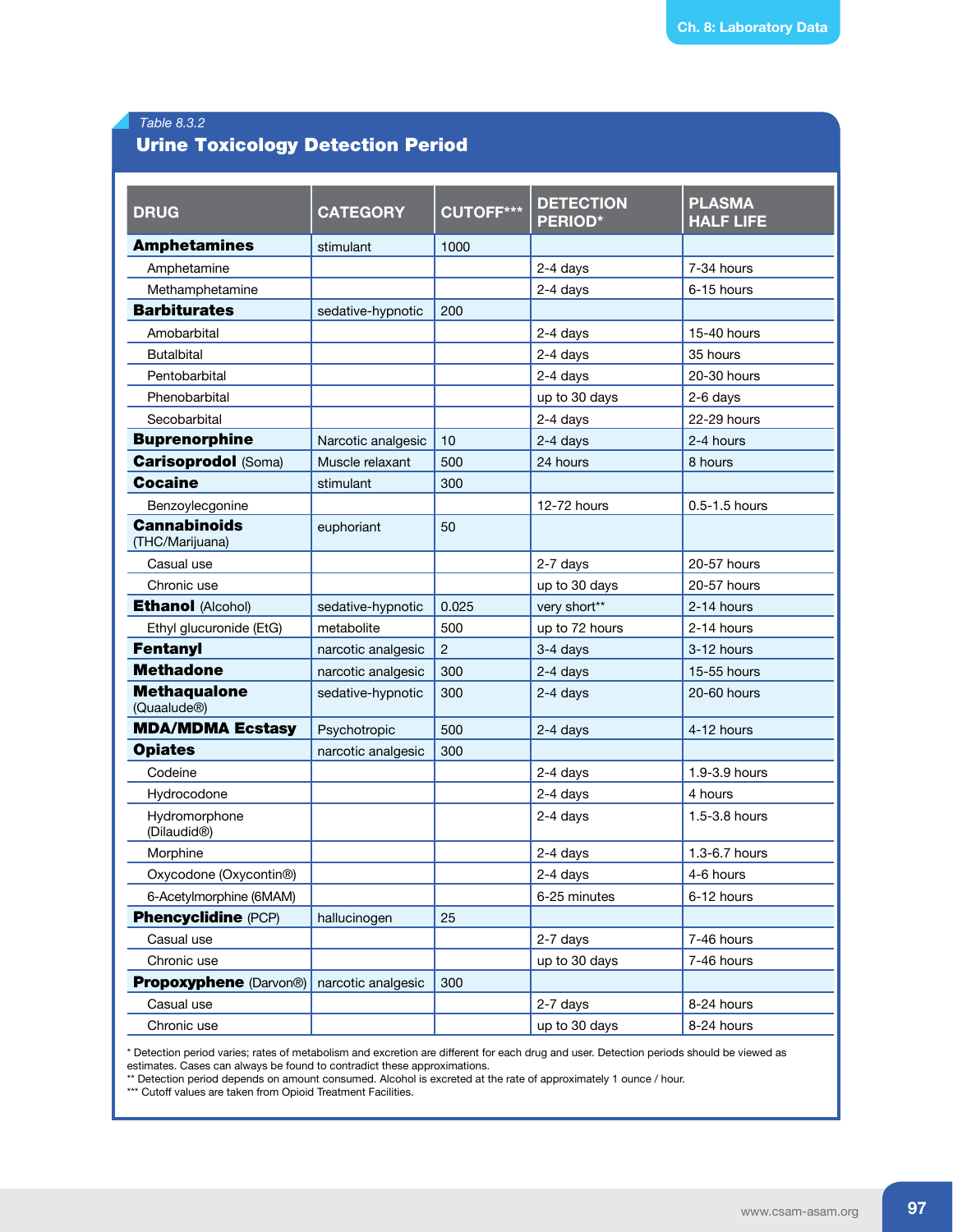### **8.3.4. Windows of Detection**

Table 8.3.2 outlines common windows of detection for commonly tested and reported analytes. One important caveat to this is the fact that some analytes are actually optical isomers of one another. Chiral (handedness) testing is required to distinguish between over-the-counter decongestants vs. contested results.

### **8.3.5. Testing Strategies**

Laboratory results should be used therapeutically as clinical data to support treatment objectives, not to activate penalties or punishment. Testing should serve the clinical purpose of identifying ongoing or sporadic drug use and potential safety issues. Urine drug testing can also help honest people to keep honest. Decisions made in early recovery can often be improved by the patient knowing that they may be required to provide a UDT sample.

Drug test results should be used as a treatment tool; a positive test provides an opportunity to discuss the patient's progress in recovery, to explore barriers to abstinence, and

identify strategies and resources to support future abstinence. Negative UDT results, combined with other markers of clinical stability, can serve to reinforce health changes made in a patient's recovery process and are often used to support decisions around increased take-home doses.

California regulations require that a patient's clinic attendance be increased if he or she tests positive for illicit drugs. This means the reduction and/or loss of take-home privileges unless the physician deems that the positive test is not the result of illicit drug use. The rationale for the physician's determination must be documented in the record. Some clinics will increase the frequency of urine drug testing after a positive result especially if the patient has been on a once/ month UDT testing schedule, in order to clarify whether the patient has experienced a lapse or a full-blown relapse. Restriction beyond this in the form of dose reductions or discharge from treatment is usually inappropriate. In certain circumstances, it is appropriate to test beyond federal or state requirements. In these cases, the principle of "medical necessity" must be kept in mind to ensure that testing benefits the patient, rather than the clinician ordering the test.

As a general rule, there are many potentially "appropriate" actions to take in the context of an abnormal UDT result:

### *Table 8.3.3*

### Interpretation of Confirmed Opiate Results

San Diego Reference Laboratory

### If the results are as follows: Then the following condition exists: Hydro-Hydro-Orv-Oxy-Morphine Codrine **GMAM** codane morphone codone morphone Positive Positive **Heroin** use ÷ u ۷ u u Heroin use Positive<br>(M-C)  $M-C = Morphine$ Positive Positive ٠ plus Codeine use or Codeine Greater then Codeine impurity in the Heroin **Heroin or Morphine use**  $M>C = Morphine$ Positive Positive plus Codeine use or Codeine  $(16)$ Greater then Codeine impurity in the Heroin or Morphine **Codeine** use  $C-M-Codeine$ Positive Positive ä, ⋍ υ Ξ ٠ (Morphine positive due to the  $00-50$ Greater then Morphine metabolism of the Codeine in the body) Positive **Heroin or Morphine use** u ÷ u. s u Positive Codeine use ä,  $\ddot{}$  $\ddot{}$  $\blacksquare$ (ex. Vicodin, Lortab, Positive **Hydrocodone** use  $\overline{a}$  $\overline{a}$  $\overline{a}$ Norco or Panacet) Positive **Hydromorphone** use (ex. Dilaudid) ۷ ÷ ۷ ۷ ÷ Ξ **Hydrocodone** use Positive Positive Hydromorphone positive due to the metabolism of the Hydrocodone in the body OR Hydromorphone use as well Positive **Oxycodone** use  $\overline{a}$  $\overline{a}$  $\ddot{}$  $\blacksquare$ Oxycodone use Positive Positive ÷. ä, ÷ ä, (Oxymorphone is the metabolite of Oxycodone) Oxymorphone use ONLY or Oxycodone Use Positive (ex. Opana) (Oxymorphone is the metabolite of Oxycodone and has a  $\blacksquare$ longer 1/2 life than parent drug)

### **INTERPRETATION OF CONFIRMED OPIATE RESULTS**